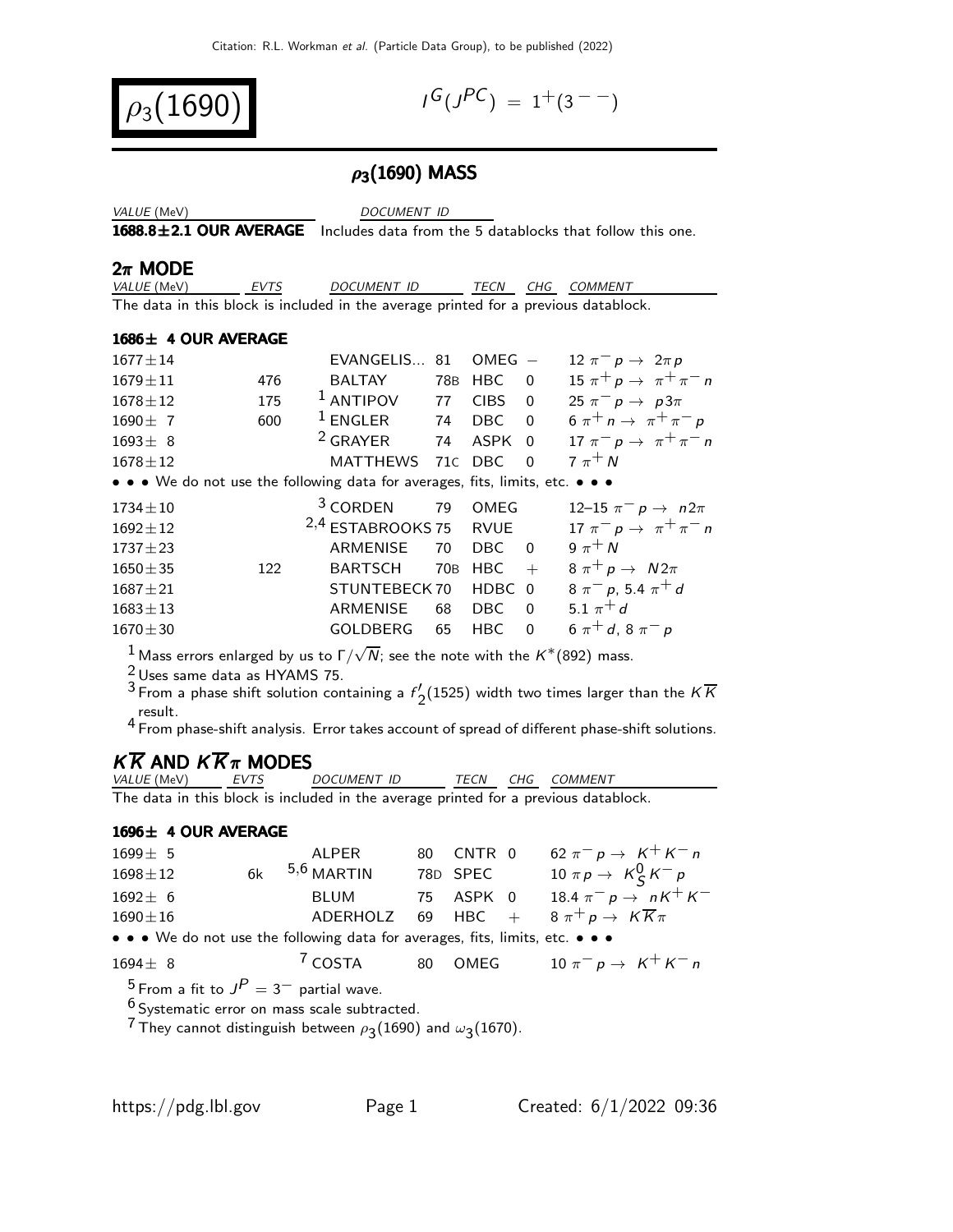## $(4\pi)^{\pm}$  MODE

| <i>VALUE</i> (MeV) | EVTS | <i>DOCUMENT ID</i>                                                                  |  | TECN CHG COMMENT |
|--------------------|------|-------------------------------------------------------------------------------------|--|------------------|
|                    |      | The data in this block is included in the average printed for a previous datablock. |  |                  |

|                |     | 1686± 5 OUR AVERAGE Error includes scale factor of 1.1.                       |     |            |                          |                                   |
|----------------|-----|-------------------------------------------------------------------------------|-----|------------|--------------------------|-----------------------------------|
| $1694 \pm 6$   |     | $8$ EVANGELIS 81                                                              |     | $OMEG -$   |                          | 12 $\pi^ p \rightarrow p$ 4 $\pi$ |
| $1665 \pm 15$  | 177 | <b>BALTAY</b>                                                                 | 78B | <b>HBC</b> | $+$                      | 15 $\pi^+ p \rightarrow p 4\pi$   |
| $1670 \pm 10$  |     | <b>THOMPSON</b>                                                               | 74  | HBC        | $+$                      | 13 $\pi^{+} p$                    |
| $1687 + 20$    |     | CASON                                                                         | 73  | HBC        | $\equiv$                 | 8,18.5 $\pi^- p$                  |
| $1685 \pm 14$  |     | $9$ CASON                                                                     | 73  | <b>HBC</b> | $\overline{\phantom{m}}$ | 8,18.5 $\pi^- p$                  |
| $1680 \pm 40$  | 144 | <b>BARTSCH</b>                                                                |     | 70B HBC    | $+$                      | $8 \pi^+ p \rightarrow N4\pi$     |
| $1689 \pm 20$  | 102 | <sup>9</sup> BARTSCH                                                          |     | 70B HBC    | $+$                      | $8 \pi^+ p \rightarrow N2\rho$    |
| $1705 + 21$    |     | CASO                                                                          | 70  | <b>HBC</b> |                          | 11.2 $\pi^ p \rightarrow np2\pi$  |
|                |     | • • • We do not use the following data for averages, fits, limits, etc. • • • |     |            |                          |                                   |
| $1718 \pm 10$  |     | $10$ EVANGELIS 81 OMEG -                                                      |     |            |                          | $12 \pi^- p \rightarrow p 4\pi$   |
| $1673 \pm 9$   |     | $11$ EVANGELIS 81 OMEG -                                                      |     |            |                          | 12 $\pi^ p \rightarrow p4\pi$     |
| $1733 \pm 9$   | 66  | $9$ KLIGER                                                                    | 74  | <b>HBC</b> | $\frac{1}{2}$            | 4.5 $\pi^- p \to p 4\pi$          |
| $1630 \pm 15$  |     | <b>HOLMES</b>                                                                 | 72  | $HBC +$    |                          | 10-12 $K^+ p$                     |
| $1720 \pm 15$  |     | <b>BALTAY</b>                                                                 | 68  | HBC        | $+$                      | 7, 8.5 $\pi^+ p$                  |
| $R -$<br>$-$ 0 |     | $\blacksquare$                                                                |     |            |                          |                                   |

 $^8$ From  $\rho^-\,\rho^0$  mode, not independent of the other two EVANGELISTA 81 entries.  $^9$  From  $\rho^{\pm} \rho^0$  mode.

 $^{10}$  From  $a_2(1320)^{-} \pi^{0}$  mode, not independent of the other two EVANGELISTA 81 entries.  $^{11}$  From  $\rm a_2$ (1320) $\rm ^0$   $\rm \pi^-$  mode, not independent of the other two EVANGELISTA 81 entries.

#### $ωπ$  MODE

| <i>VALUE</i> (MeV)                                                                  | <i>DOCUMENT ID</i> |  | TECN CHG COMMENT |
|-------------------------------------------------------------------------------------|--------------------|--|------------------|
| The data in this block is included in the average printed for a previous datablock. |                    |  |                  |

#### 1681± 7 OUR AVERAGE

| $1670 \pm 25$                      | $12$ ALDE                                                                     |  | 95 GAM2 |  | 38 $\pi^ p \rightarrow \omega \pi^0 n$ |  |  |  |  |  |
|------------------------------------|-------------------------------------------------------------------------------|--|---------|--|----------------------------------------|--|--|--|--|--|
| $1690 \pm 15$                      | EVANGELIS 81 OMEG $-$ 12 $\pi^- p \rightarrow \omega \pi p$                   |  |         |  |                                        |  |  |  |  |  |
| $1666 \pm 14$                      | GESSAROLI 77 HBC $11 \pi^- p \rightarrow \omega \pi p$                        |  |         |  |                                        |  |  |  |  |  |
| $1686 \pm 9$                       | THOMPSON 74 HBC + 13 $\pi^+ p$                                                |  |         |  |                                        |  |  |  |  |  |
|                                    | • • • We do not use the following data for averages, fits, limits, etc. • • • |  |         |  |                                        |  |  |  |  |  |
| $1654 \pm 24$                      | BARNHAM 70 HBC + 10 $K^+ p \rightarrow \omega \pi X$                          |  |         |  |                                        |  |  |  |  |  |
| <sup>12</sup> Supersedes ALDE 92C. |                                                                               |  |         |  |                                        |  |  |  |  |  |

## $\eta\pi^+\pi^-$  MODE

(For difficulties with MMS experiments, see the  $a_2(1320)$  mini-review in the 1973 edition.)

| <i>VALUE</i> (MeV)                                                                  | <b>DOCUMENT ID</b> |  | TECN CHG COMMENT |
|-------------------------------------------------------------------------------------|--------------------|--|------------------|
| The data in this block is included in the average printed for a previous datablock. |                    |  |                  |

#### 1682±12 OUR AVERAGE

| $1685 \pm 10 \pm 20$ | AMELIN                                                                        | 00 VES | 37 $\pi^- p \to \eta \pi^+ \pi^- n$             |
|----------------------|-------------------------------------------------------------------------------|--------|-------------------------------------------------|
| $1680 \pm 15$        | FUKUI                                                                         |        | 88 SPEC 0 8.95 $\pi^- p \to \eta \pi^+ \pi^- n$ |
|                      | • • • We do not use the following data for averages, fits, limits, etc. • • • |        |                                                 |
| $1700 \pm 47$        |                                                                               |        | 13 ANDERSON 69 MMS $-$ 16 $\pi^-$ p backward    |
| $1632 \pm 15$        | $13,14$ FOCACCI                                                               |        | 66 MMS $-$ 7-12 $\pi^{-} p \to p M M$           |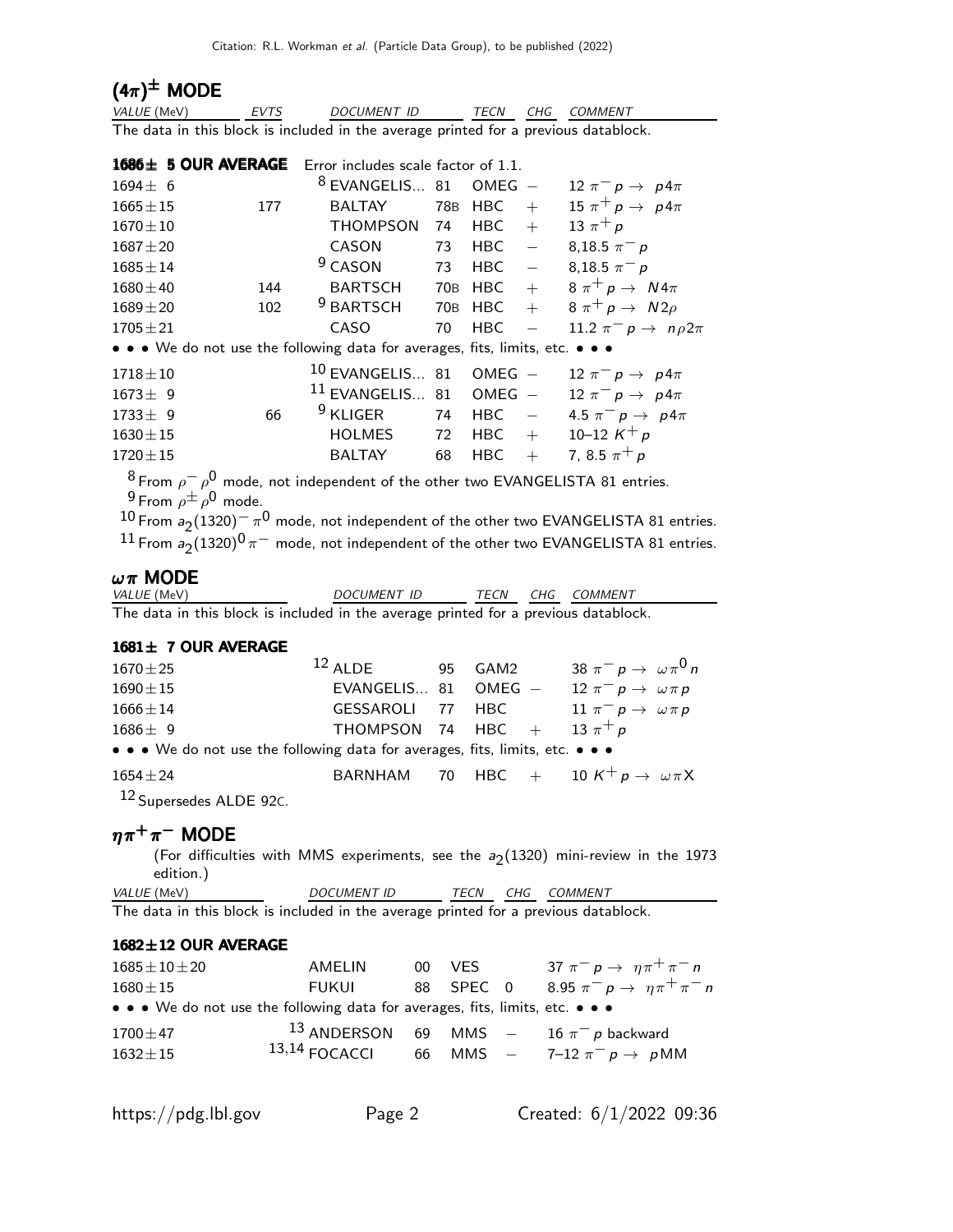Citation: R.L. Workman et al. (Particle Data Group), to be published (2022)

| $1700 \pm 15$ | $13,14$ FOCACCI 66 MMS $-$ 7-12 $\pi^{-}$ p $\rightarrow$ pMM |  |  |  |
|---------------|---------------------------------------------------------------|--|--|--|
| $1748 \pm 15$ | $13,14$ FOCACCI 66 MMS $-$ 7-12 $\pi^{-}$ p $\rightarrow$ pMM |  |  |  |

 $^{13}$ Seen in 2.5–3 GeV/c  $\overline{p}$ p. 2 $\pi^+$ 2 $\pi^-$ , with 0, 1, 2  $\pi^+\pi^-$  pairs in  $\rho$  band not seen by OREN 74 (2.3 GeV/c  $\overline{p}p$ ) with more statistics. (Jan. 1976)

14 Not seen by BOWEN 72.

# $\rho_3(1690)$  WIDTH

# $2\pi$ ,  $K\overline{K}$ , AND  $K\overline{K}\pi$  MODES

DOCUMENT ID

161±10 OUR AVERAGE Includes data from the 5 datablocks that follow this one. Error includes scale factor of 1.5. See the ideogram below.



 $\rho_{\mathbf{3}}(1690)$  width, 2 $\pi$ ,  $K\overline{K}$ , and  $K\overline{K}\pi$  modes (MeV)

| $2\pi$ MODE                                                                         |      |             |      |  |             |  |
|-------------------------------------------------------------------------------------|------|-------------|------|--|-------------|--|
| <i>VALUE</i> (MeV)                                                                  | EVTS | DOCUMENT ID | TFCN |  | CHG COMMENT |  |
| The data in this block is included in the average printed for a previous datablock. |      |             |      |  |             |  |

| 186±14 OUR AVERAGE Error includes scale factor of 1.3. See the ideogram below. |                       |         |                                          |  |
|--------------------------------------------------------------------------------|-----------------------|---------|------------------------------------------|--|
| $220 \pm 29$                                                                   | DENNEY                | 83 LASS | 10 $\pi$ <sup>+</sup> N                  |  |
| $246 + 37$                                                                     | EVANGELIS 81 OMEG $-$ |         | $12 \pi^- p \rightarrow 2 \pi p$         |  |
| $116\pm30$<br>476                                                              | BALTAY                |         | 78B HBC 0 15 $\pi^+ p \to \pi^+ \pi^- n$ |  |
| 175<br>$162 + 50$                                                              | $15$ ANTIPOV          |         | 77 CIBS 0 25 $\pi^- p \to p3\pi$         |  |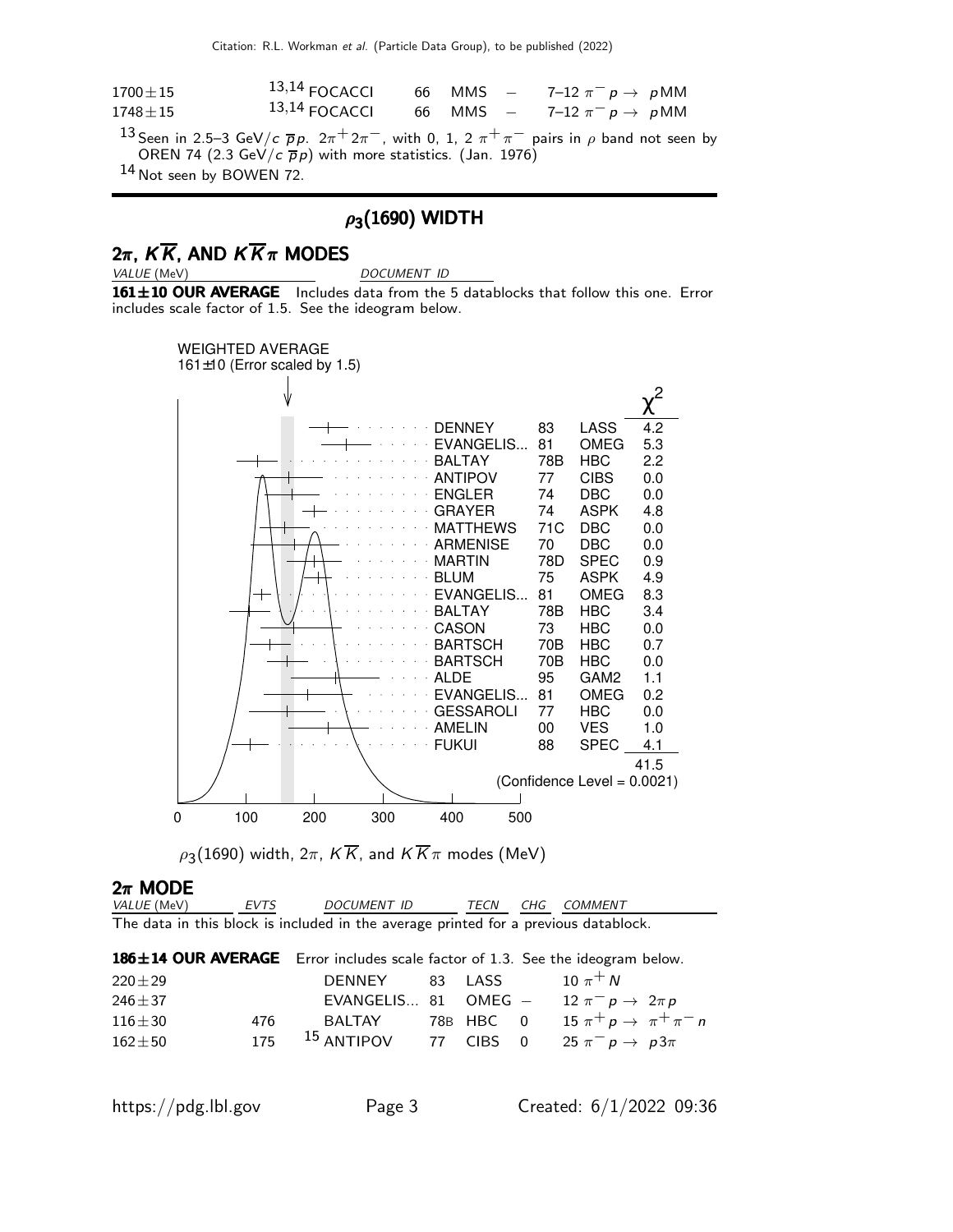

 $^{15}$ Width errors enlarged by us to 4Г $/\sqrt{N}$ ; see the note with the  $\mathsf{K}^{*}(892)$  mass.

 $16$  Uses same data as HYAMS 75 and BECKER 79.

<sup>17</sup> From a phase shift solution containing a  $f'_{2}(1525)$  width two times larger than the  $K\overline{K}$ result.

 $18$  From phase-shift analysis. Error takes account of spread of different phase-shift solutions.  $\rho_{\mathbf{3}}(1690)$  width, 2 $\pi$  mode (MeV)

## $K \overline{K}$  AND  $K \overline{K} \pi$  MODES

| <i>VALUE</i> (MeV) | <i>EVTS</i> | DOCUMENT ID                                                                         | TECN | CHG COMMENT |
|--------------------|-------------|-------------------------------------------------------------------------------------|------|-------------|
|                    |             | The data in this block is included in the average printed for a previous datablock. |      |             |

#### 204±18 OUR AVERAGE

| $199\pm40$ | 6000 | $^{19}$ MARTIN | 78D SPEC  | 10 $\pi p \rightarrow K_S^0 K^- p$ |
|------------|------|----------------|-----------|------------------------------------|
| $205\pm20$ |      | BLUM           | 75 ASPK 0 | 18.4 $\pi^- p \to nK^+K^-$         |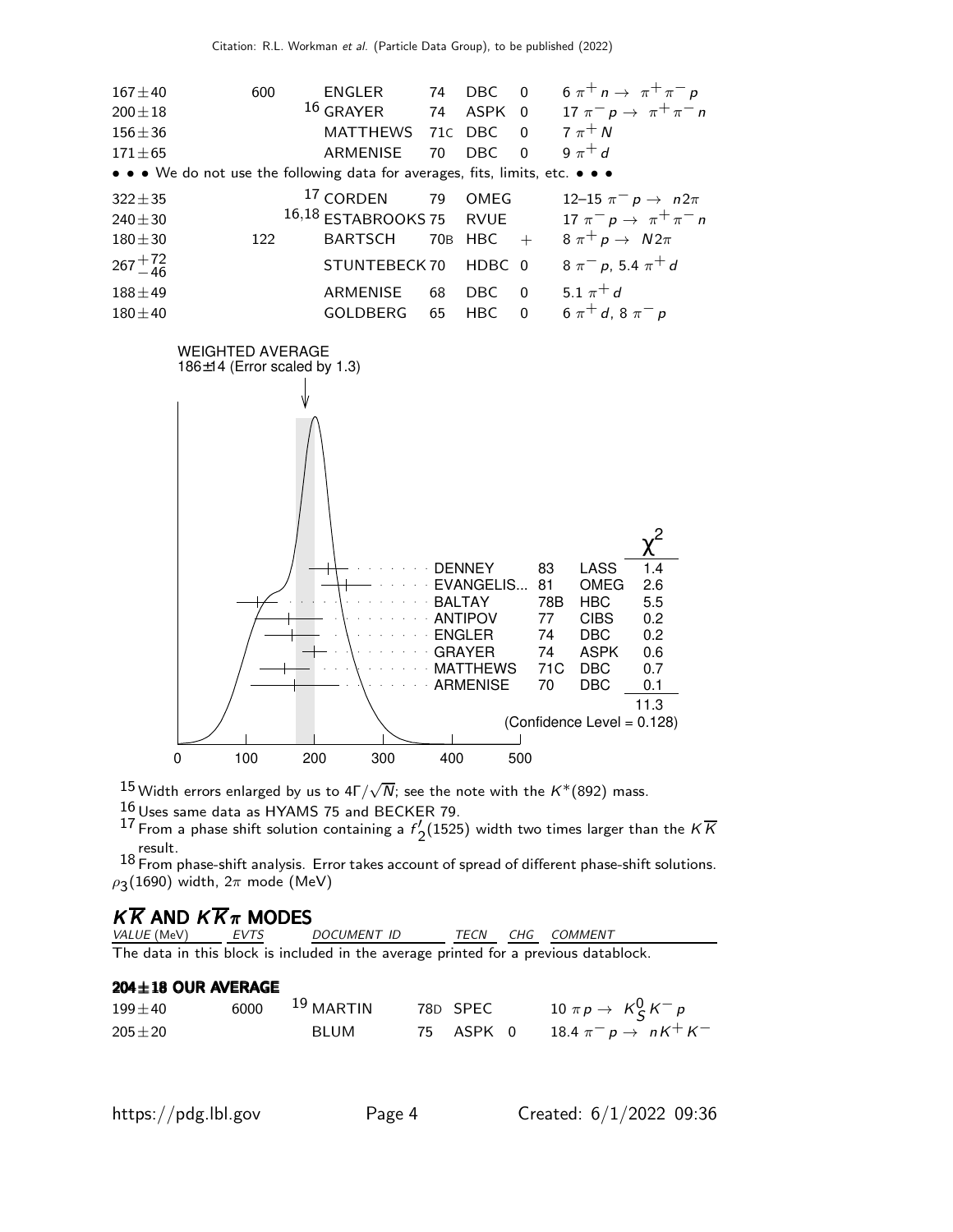• • • We do not use the following data for averages, fits, limits, etc. • • •

| $219 \pm 4$  | AI PFR                       |  | 80 CNTR 0 62 $\pi^- p \to K^+ K^- n$                         |
|--------------|------------------------------|--|--------------------------------------------------------------|
| $186 \pm 11$ | $20 \overline{\text{COSTA}}$ |  | 80 OMEG $10 \pi^- p \to K^+ K^- n$                           |
| $112\pm 60$  |                              |  | ADERHOLZ 69 HBC + $8 \pi^+ p \rightarrow K \overline{K} \pi$ |

 $^{19}$  From a fit to  $J^P=3^-$  partial wave.

 $^{20}$  They cannot distinguish between  $\rho_{\bf 3}(1690)$  and  $\omega_{\bf 3}(1670)$ .

## $(4\pi)^{\pm}$  MODE

| <i>VALUE</i> (MeV)                                                                  | <b>FVTS</b> | DOCUMENT ID |  | TECN CHG COMMENT |
|-------------------------------------------------------------------------------------|-------------|-------------|--|------------------|
| The data in this block is included in the average printed for a previous datablock. |             |             |  |                  |

#### 129±10 OUR AVERAGE

| $123 \pm 13$                                                                  |     | $21$ EVANGELIS 81          |            | $OMEG -$   |                             | 12 $\pi^ p \rightarrow p4\pi$     |
|-------------------------------------------------------------------------------|-----|----------------------------|------------|------------|-----------------------------|-----------------------------------|
| $105 + 30$                                                                    | 177 | <b>BALTAY</b>              |            | 78B HBC    | $+$                         | 15 $\pi^+ p \rightarrow p 4\pi$   |
| $169 + 70$<br>$-48$                                                           |     | <b>CASON</b>               | 73         | <b>HBC</b> | $\overline{\phantom{m}}$    | 8,18.5 $\pi^- p$                  |
| $135 + 30$                                                                    | 144 | <b>BARTSCH</b>             |            | 70B HBC    |                             | $+$ 8 $\pi^+ p \rightarrow N4\pi$ |
| $160 + 30$                                                                    | 102 | <b>BARTSCH</b>             |            | 70B HBC    | $+$                         | $8 \pi^+ p \rightarrow N2\rho$    |
| • • • We do not use the following data for averages, fits, limits, etc. • • • |     |                            |            |            |                             |                                   |
| $230 \pm 28$                                                                  |     | <sup>22</sup> EVANGELIS 81 |            | $OMEG -$   |                             | 12 $\pi^ p \rightarrow p4\pi$     |
| $184 + 33$                                                                    |     | $23$ EVANGELIS 81 OMEG $-$ |            |            |                             | 12 $\pi^ p \rightarrow p$ 4 $\pi$ |
| 150                                                                           | 66  | <sup>24</sup> KLIGER       | 74         | <b>HBC</b> | $\mathcal{L} = \{1,2,3,4\}$ | 4.5 $\pi^ p \to p4\pi$            |
| $106 + 25$                                                                    |     | <b>THOMPSON</b>            | 74         | <b>HBC</b> | $+$                         | 13 $\pi^{+} p$                    |
| $125 + 83$                                                                    |     | <sup>24</sup> CASON        | 73         | <b>HBC</b> |                             | 8,18.5 $\pi^- p$                  |
| $130 + 30$                                                                    |     | <b>HOLMES</b>              | 72         | <b>HBC</b> | $+$                         | 10–12 $K^+ p$                     |
| $180 + 30$                                                                    | 90  | <sup>24</sup> BARTSCH      | <b>70B</b> | <b>HBC</b> | $+$                         | $8 \pi^+ p \rightarrow N a_2 \pi$ |
| $100 + 35$                                                                    |     | <b>BALTAY</b>              | 68         | <b>HBC</b> | $+$                         | 7, 8.5 $\pi^+ p$                  |
|                                                                               |     |                            |            |            |                             |                                   |

 $^{21}$  From  $\rho^-\,\rho^0$  mode, not independent of the other two <code>EVANGELISTA</code> 81 entries.  $^{22}$  From  $a_2(1320)^{-}$   $\pi^{0}$  mode, not independent of the other two EVANGELISTA 81 entries.  $^{23}$  From  $a_2(1320)^{0}\,\pi^-$  mode, not independent of the other two EVANGELISTA 81 entries.  $^{24}$  From  $\rho^{\pm} \rho^{\rm 0}$  mode.

#### $ωπ$  MODE

| VALUE (MeV)                                                                         | DOCUMENT ID | TECN | CHG COMMENT |
|-------------------------------------------------------------------------------------|-------------|------|-------------|
| The data in this block is included in the average printed for a previous datablock. |             |      |             |

#### 190±40 OUR AVERAGE

| $230\pm 65$ | $25$ ALDE                                                                     | 95 GAM2 | 38 $\pi^- p \rightarrow \omega \pi^0 n$                           |
|-------------|-------------------------------------------------------------------------------|---------|-------------------------------------------------------------------|
| $190\pm 65$ |                                                                               |         | EVANGELIS 81 OMEG - 12 $\pi^- p \rightarrow \omega \pi p$         |
| $160\pm56$  |                                                                               |         | GESSAROLI 77 HBC $11 \pi^- p \rightarrow \omega \pi p$            |
|             | • • • We do not use the following data for averages, fits, limits, etc. • • • |         |                                                                   |
| $89\pm25$   | THOMPSON 74 HBC $+$ 13 $\pi^{+}p$                                             |         |                                                                   |
| $130 + 73$  |                                                                               |         | BARNHAM 70 HBC $+$ 10 K <sup>+</sup> $p \rightarrow \omega \pi X$ |
|             |                                                                               |         |                                                                   |

25 Supersedes ALDE 92C.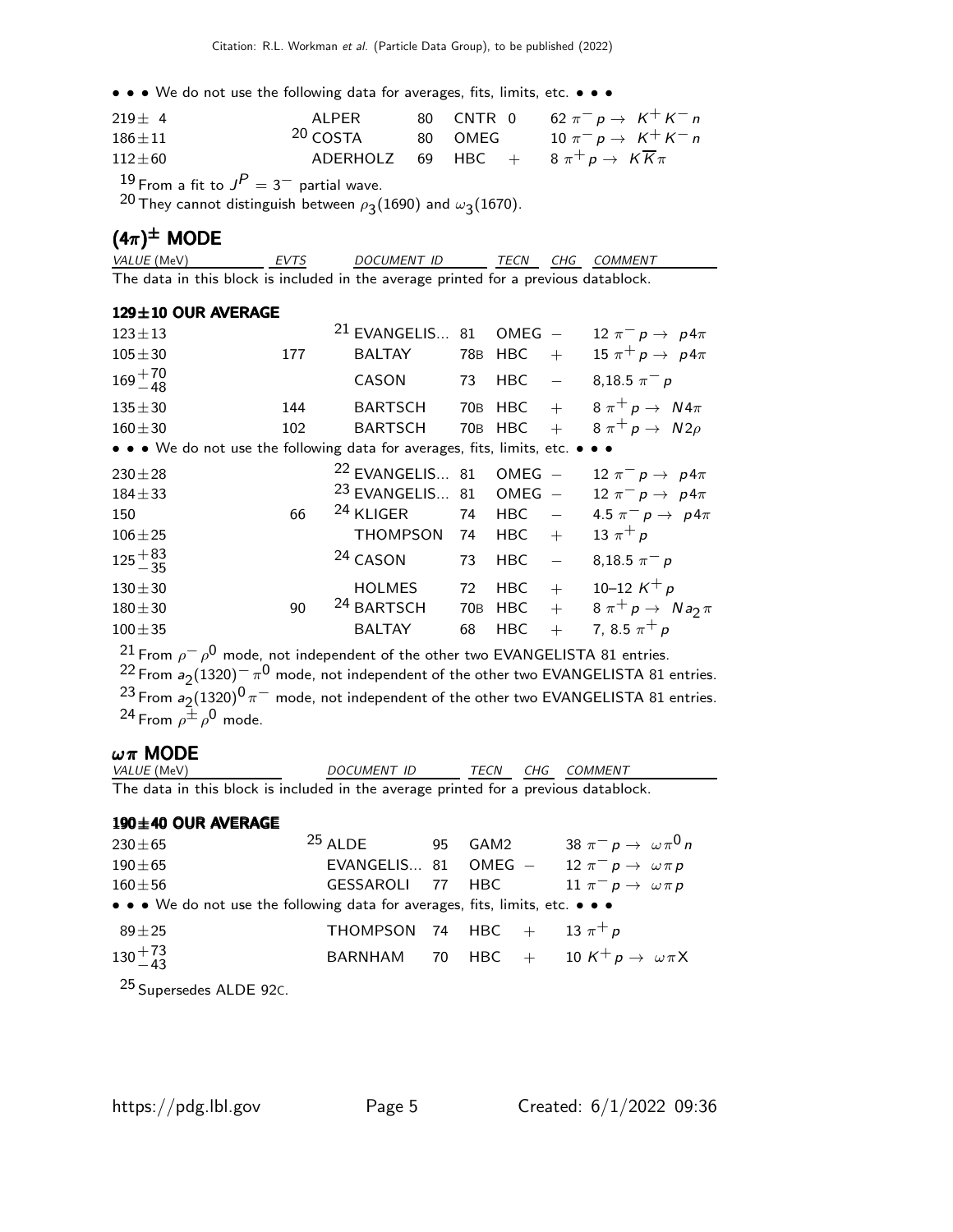## $\eta\pi^+\pi^-$  MODE

(For difficulties with MMS experiments, see the  $a_2(1320)$  mini-review in the 1973 edition.)

| <i>VALUE</i> (MeV) | <i>DOCUMENT ID</i>                                                                  |  | TECN CHG COMMENT |
|--------------------|-------------------------------------------------------------------------------------|--|------------------|
|                    | The data in this block is included in the average printed for a previous datablock. |  |                  |

|                                     | 126±40 OUR AVERAGE Error includes scale factor of 1.8.                        |    |      |                                                                                                                                |
|-------------------------------------|-------------------------------------------------------------------------------|----|------|--------------------------------------------------------------------------------------------------------------------------------|
| $220 \pm 30 \pm 50$                 | AMELIN                                                                        | 00 | VES. | 37 $\pi^- p \to \eta \pi^+ \pi^- n$                                                                                            |
| $106 + 27$                          | FUKUI                                                                         |    |      | 88 SPEC 0 8.95 $\pi^- p \to \eta \pi^+ \pi^- n$                                                                                |
|                                     | • • • We do not use the following data for averages, fits, limits, etc. • • • |    |      |                                                                                                                                |
| 195                                 | <sup>26</sup> ANDERSON                                                        | 69 |      | MMS $-$ 16 $\pi^-$ p backward                                                                                                  |
| < 21                                | $26,27$ FOCACCI                                                               |    |      | 66 MMS $-$ 7-12 $\pi^{-} p \to p M M$                                                                                          |
| < 30                                |                                                                               |    |      | 26,27 FOCACCI 66 MMS - 7-12 $\pi^- p \to p$ MM                                                                                 |
| < 38                                |                                                                               |    |      | 26,27 FOCACCI 66 MMS - 7-12 $\pi^- p \to p$ MM                                                                                 |
|                                     |                                                                               |    |      | <sup>26</sup> Seen in 2.5–3 GeV/c $\bar{p}p$ . $2\pi^+ 2\pi^-$ , with 0, 1, 2 $\pi^+ \pi^-$ pairs in $\rho^0$ band not seen by |
|                                     | OREN 74 (2.3 GeV/c $\overline{p}p$ ) with more statistics. (Jan. 1979)        |    |      |                                                                                                                                |
| <sup>27</sup> Not seen by BOWEN 72. |                                                                               |    |      |                                                                                                                                |

# $\rho_{\bf 3}$ (1690) DECAY MODES

|                                                                                     | Mode                                                                                                                                                                                                            | Fraction $(\Gamma_i/\Gamma)$                                                                          | Scale factor     |
|-------------------------------------------------------------------------------------|-----------------------------------------------------------------------------------------------------------------------------------------------------------------------------------------------------------------|-------------------------------------------------------------------------------------------------------|------------------|
| $\Gamma_1$<br>$\Gamma_2$<br>$\Gamma_3$<br>$\Gamma_4$<br>$\Gamma_{5}$                | $4\pi$<br>$\pi^{\pm} \pi^+ \pi^- \pi^0$<br>$\omega \, \pi$<br>$\pi\pi$<br>$K\overline{K}\pi$                                                                                                                    | $(71.1 \pm 1.9)$ %<br>$(67 \pm 22)$ %<br>$(16 \pm 6) \%$<br>$(23.6 \pm 1.3) \%$<br>$(3.8 \pm 1.2) \%$ |                  |
| $\Gamma_6$<br>$\Gamma_{11}$<br>$\Gamma_{12}$ $\phi \pi$<br>$\Gamma_{13}$ $\eta \pi$ | $K\overline{K}$<br>$\Gamma_7 \eta \pi^+ \pi^-$<br>$\Gamma_8$ $\rho(770)\eta$<br>$\Gamma_9$ $\pi \pi \rho$<br>$\Gamma_{10}$ $a_2(1320)\pi$<br>$\rho \rho$<br>$\Gamma_{14}$ $\pi^{\pm} 2\pi^{+} 2\pi^{-} \pi^{0}$ | $(1.58 \pm 0.26)\%$<br>seen<br>seen<br>seen<br>seen<br>seen                                           | 1.2 <sub>1</sub> |

#### CONSTRAINED FIT INFORMATION

An overall fit to 5 branching ratios uses 10 measurements and one constraint to determine 4 parameters. The overall fit has a  $\chi^2 =$ 14.7 for 7 degrees of freedom.

The following off-diagonal array elements are the correlation coefficients  $\left<\delta x_i\delta x_j\right>$ / $(\delta x_i\cdot\delta x_j)$ , in percent, from the fit to the branching fractions,  $x_i$   $\;\equiv$  $\mathsf{\Gamma}_i/\mathsf{\Gamma}_{\mathsf{total}}$ . The fit constrains the  $\mathsf{x}_i$  whose labels appear in this array to sum to one.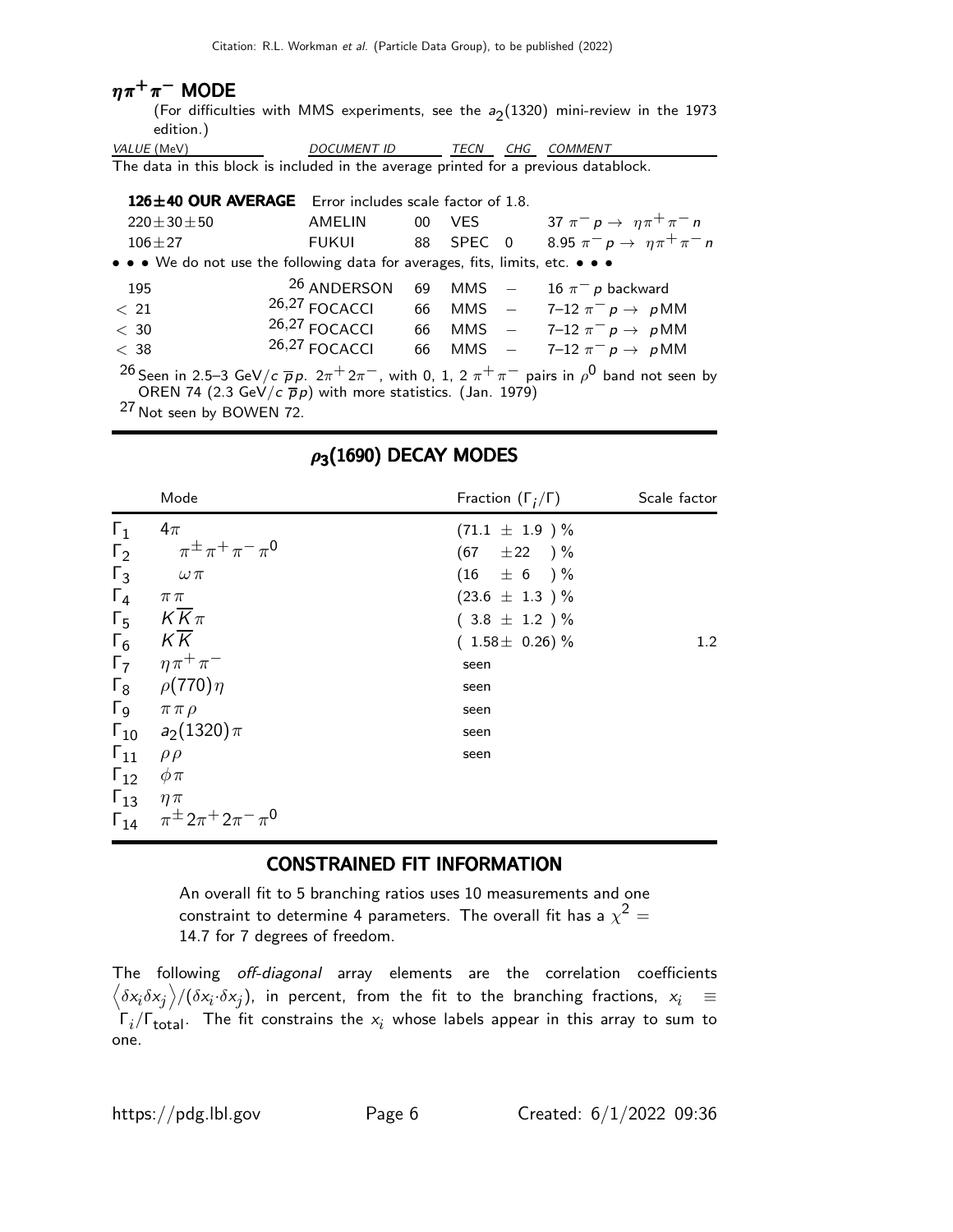| $-77$<br>$x_4$                                                                                                     |                                   |    |      |             |               |                                             |
|--------------------------------------------------------------------------------------------------------------------|-----------------------------------|----|------|-------------|---------------|---------------------------------------------|
| $-74$<br>17<br>$x_{5}$                                                                                             |                                   |    |      |             |               |                                             |
| $-15$<br>$\overline{2}$                                                                                            | $\overline{0}$                    |    |      |             |               |                                             |
| $x_6$                                                                                                              |                                   |    |      |             |               |                                             |
| $x_4$<br>$x_1$                                                                                                     | $x_{5}$                           |    |      |             |               |                                             |
| $\rho_3(1690)$ BRANCHING RATIOS                                                                                    |                                   |    |      |             |               |                                             |
| $\Gamma(\pi\pi)/\Gamma_{\rm total}$                                                                                |                                   |    |      |             |               | $\Gamma_4/\Gamma$                           |
| VALUE                                                                                                              | DOCUMENT ID TECN CHG COMMENT      |    |      |             |               |                                             |
| $0.236 \pm 0.013$ OUR FIT<br>$0.243 \pm 0.013$ OUR AVERAGE                                                         |                                   |    |      |             |               |                                             |
| $0.259\substack{+0.018\-0.019}$                                                                                    | <b>BECKER</b>                     |    |      |             |               | 79 ASPK 0 17 $\pi^-$ p polarized            |
| $0.23 \pm 0.02$                                                                                                    | <b>CORDEN</b>                     | 79 | OMEG |             |               | 12–15 $\pi^- p \to n 2\pi$                  |
| $0.22 \pm 0.04$                                                                                                    | <sup>28</sup> MATTHEWS 71C HDBC 0 |    |      |             |               | $7 \pi^+ n \rightarrow \pi^- p$             |
| • • • We do not use the following data for averages, fits, limits, etc. • • •                                      |                                   |    |      |             |               |                                             |
| $0.245 \pm 0.006$                                                                                                  | <sup>29</sup> ESTABROOKS 75       |    |      |             |               | RVUE $17 \pi^- p \rightarrow \pi^+ \pi^- n$ |
| $28$ One-pion-exchange model used in this estimation.<br><sup>29</sup> From phase-shift analysis of HYAMS 75 data. |                                   |    |      |             |               |                                             |
| $\Gamma(\pi\pi)/\Gamma(\pi^{\pm}\pi^+\pi^-\pi^0)$                                                                  |                                   |    |      |             |               | $\Gamma_4/\Gamma_2$                         |
| <b>VALUE</b>                                                                                                       | DOCUMENT ID                       |    |      | <b>TECN</b> |               | CHG COMMENT                                 |
| $0.35 \pm 0.11$                                                                                                    | CASON                             |    | 73   | <b>HBC</b>  |               | 8,18.5 $\pi^- p$                            |
| • • • We do not use the following data for averages, fits, limits, etc. • • •                                      |                                   |    |      |             |               |                                             |
| ${<}0.2$                                                                                                           | <b>HOLMES</b>                     |    | 72   | <b>HBC</b>  |               | $+$ 10-12 K <sup>+</sup> p                  |
| < 0.12                                                                                                             | BALLAM                            |    |      | 71B HBC     | $\frac{1}{2}$ | 16 $\pi^- p$                                |
| $\Gamma(\pi\pi)/\Gamma(4\pi)$                                                                                      |                                   |    |      |             |               | $\Gamma_4/\Gamma_1$                         |
| <b>VALUE</b>                                                                                                       | DOCUMENT ID                       |    |      |             |               | <u>TECN CHG COMMENT</u>                     |
| $0.332 \pm 0.026$ OUR FIT Error includes scale factor of 1.1.                                                      |                                   |    |      |             |               |                                             |
| $0.30 \pm 0.10$                                                                                                    | <b>BALTAY</b>                     |    |      | 78B HBC     |               | 0 15 $\pi^+ p \to p 4\pi$                   |
| $\Gamma(K\overline{K})/\Gamma(\pi\pi)$                                                                             |                                   |    |      |             |               | $\Gamma_6/\Gamma_4$                         |
| VALUE<br>$\frac{A EUL}{A E E L}$                                                                                   | DOCUMENT ID TECN CHG COMMENT      |    |      |             |               |                                             |

 $0.067 \pm 0.011$  OUR FIT Error includes scale factor of 1.2.

| <b>0.118 -0.040 OUR AVERAGE</b> Error includes scale factor of 1.7. See the ideogram<br>below. |                               |  |                                             |
|------------------------------------------------------------------------------------------------|-------------------------------|--|---------------------------------------------|
| $0.191 + 0.040$<br>-0.037                                                                      |                               |  | GORLICH 80 ASPK 0 17,18 $\pi^-$ p polarized |
| $0.08 \pm 0.03$                                                                                | BARTSCH 70B HBC + $8\pi^{+}p$ |  |                                             |
| $0.08 + 0.08$<br>$-0.03$                                                                       | CRENNELL 68B HBC              |  | 6.0 $\pi^-$ p                               |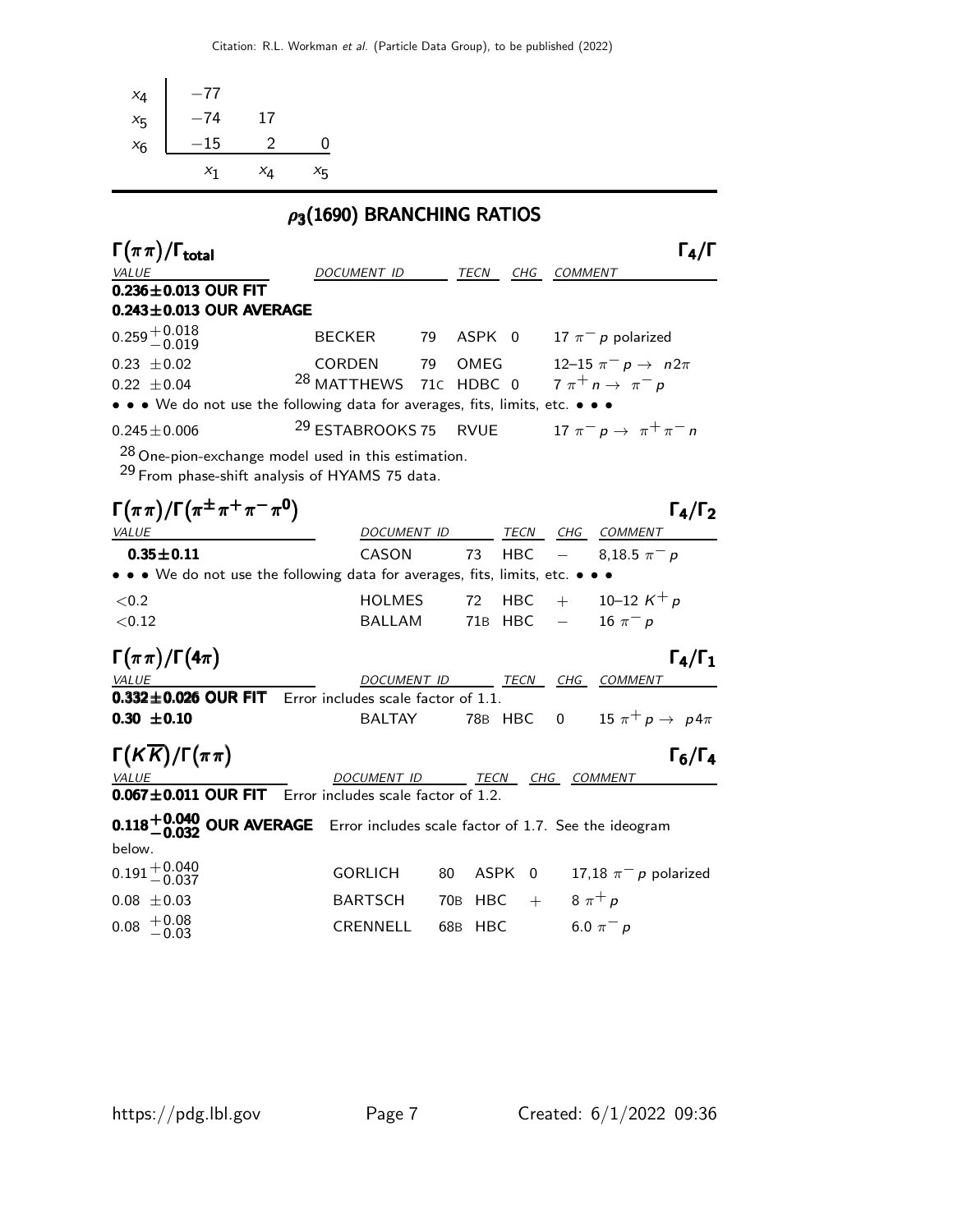

 $^{31}$   $\rho\rho$  and  $a_2$ (1320) $\pi$  modes are indistinguishable.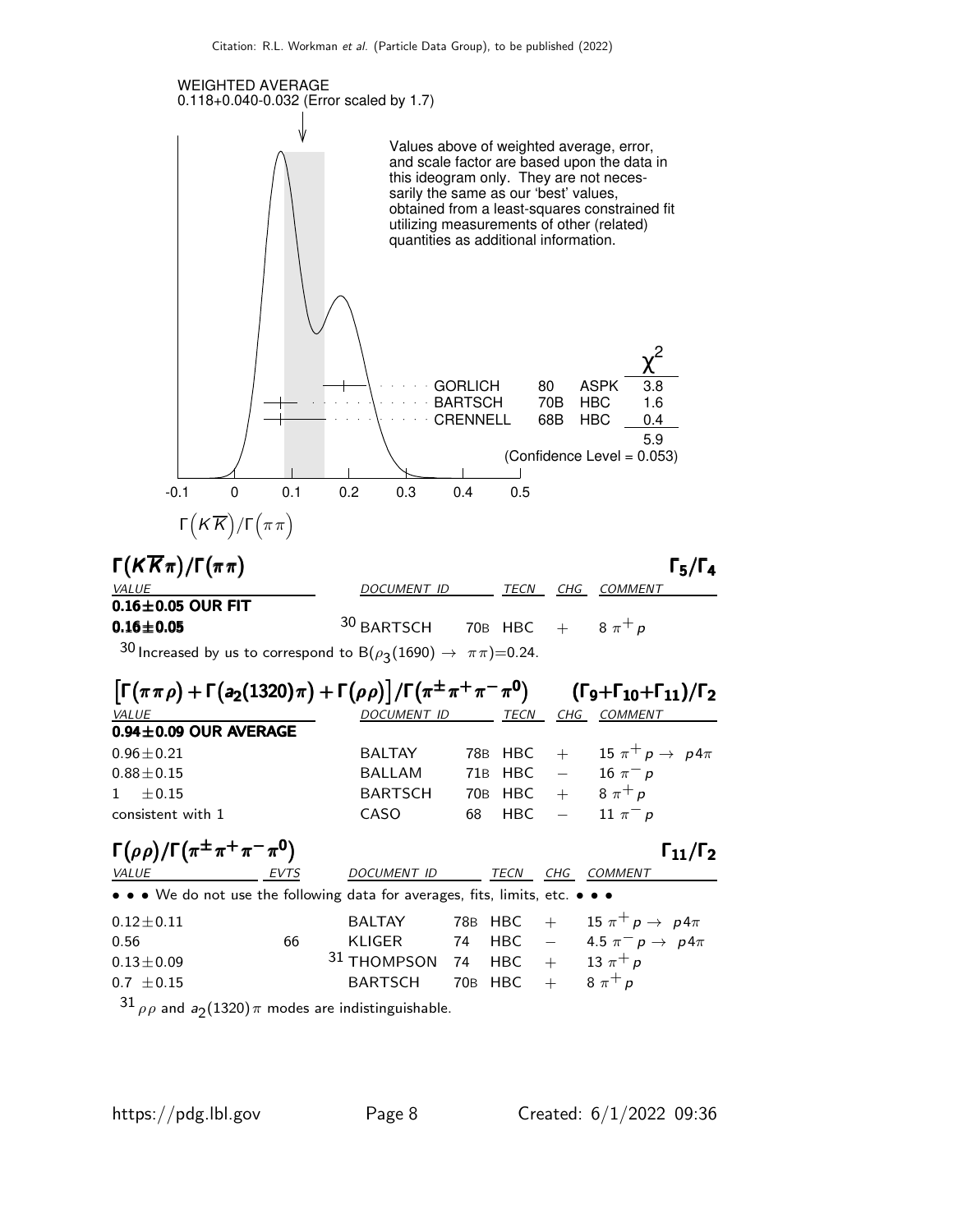| $\Gamma(\rho\rho)/ \Gamma(\pi\pi\rho)+\Gamma(a_2(1320)\pi)+\Gamma(\rho\rho) $     |                                                                                                                                                                                                                                    | $\Gamma_{11}/(\Gamma_{9}+\Gamma_{10}+\Gamma_{11})$           |
|-----------------------------------------------------------------------------------|------------------------------------------------------------------------------------------------------------------------------------------------------------------------------------------------------------------------------------|--------------------------------------------------------------|
| VALUE                                                                             | DOCUMENT ID                                                                                                                                                                                                                        | TECN CHG COMMENT                                             |
|                                                                                   | • • • We do not use the following data for averages, fits, limits, etc. • • •                                                                                                                                                      |                                                              |
| $0.48 \pm 0.16$                                                                   | <b>CASO</b><br>68                                                                                                                                                                                                                  | HBC<br>$- 11 \pi^- p$                                        |
| $\Gamma(a_2(1320)\pi)/\Gamma(\pi^{\pm}\pi^+\pi^-\pi^0)$                           |                                                                                                                                                                                                                                    | $\Gamma_{10}/\Gamma_2$                                       |
| VALUE                                                                             | DOCUMENT ID                                                                                                                                                                                                                        | <u>TECN CHG COMMENT</u>                                      |
|                                                                                   | • • • We do not use the following data for averages, fits, limits, etc. • •                                                                                                                                                        |                                                              |
| $0.66 \pm 0.08$                                                                   | <b>BALTAY</b><br>78B                                                                                                                                                                                                               | 15 $\pi^+ p \rightarrow p 4\pi$<br><b>HBC</b><br>$+$         |
| $0.36 \pm 0.14$                                                                   | <sup>32</sup> THOMPSON<br>74                                                                                                                                                                                                       | 13 $\pi^{+} p$<br>$+$<br>HBC                                 |
| not seen                                                                          | CASON<br>73                                                                                                                                                                                                                        | HBC<br>8,18.5 $\pi^- p$<br>$\hspace{0.1mm}$ $\hspace{0.1mm}$ |
| $0.6 \pm 0.15$                                                                    | <b>BARTSCH</b>                                                                                                                                                                                                                     | 70B HBC +<br>$8 \pi^+ p$                                     |
| 0.6                                                                               | <b>BALTAY</b><br>68                                                                                                                                                                                                                | 7,8.5 $\pi^{+} p$<br>HBC<br>$+$                              |
| $32 \rho \rho$ and $a_2(1320) \pi$ modes are indistinguishable.                   |                                                                                                                                                                                                                                    |                                                              |
| $\Gamma(\omega\pi)/\Gamma(\pi^{\pm}\pi^+\pi^-\pi^0)$                              |                                                                                                                                                                                                                                    | $\Gamma_3/\Gamma_2$                                          |
| <b>VALUE</b>                                                                      | DOCUMENT ID TECN                                                                                                                                                                                                                   | CHG COMMENT                                                  |
| $0.23 \pm 0.05$ OUR AVERAGE                                                       | Error includes scale factor of 1.2.                                                                                                                                                                                                |                                                              |
| $0.33 \pm 0.07$                                                                   | THOMPSON 74                                                                                                                                                                                                                        | 13 $\pi^{+} p$<br>HBC<br>$+$                                 |
| $0.12 \pm 0.07$                                                                   | <b>BALLAM</b><br>71B HBC                                                                                                                                                                                                           | $\equiv$<br>16 $\pi^- p$                                     |
| $0.25 \pm 0.10$                                                                   | <b>BALTAY</b><br>68                                                                                                                                                                                                                | 7,8.5 $\pi^{+} p$<br>HBC<br>$+$                              |
| $0.25 \pm 0.10$                                                                   | JOHNSTON<br>68<br>• • • We do not use the following data for averages, fits, limits, etc. • • •                                                                                                                                    | HBC<br>$\frac{1}{2}$ and $\frac{1}{2}$<br>7.0 $\pi^- p$      |
|                                                                                   |                                                                                                                                                                                                                                    | 15 $\pi^+ p \rightarrow p 4\pi$                              |
| < 0.11<br>95<br>< 0.09                                                            | 78B HBC<br>BALTAY<br>KLIGER<br>74                                                                                                                                                                                                  | $+$<br>$-$ 4.5 $\pi^{-}$ p $\to$ p4 $\pi$<br>HBC             |
| $\Gamma(\phi\pi)/\Gamma(\pi^{\pm}\pi^+\pi^-\pi^0)$<br><u>VALUE</u>                |                                                                                                                                                                                                                                    | $\Gamma_{12}/\Gamma_2$<br>DOCUMENT ID TECN CHG COMMENT       |
|                                                                                   | • • • We do not use the following data for averages, fits, limits, etc. • • •                                                                                                                                                      |                                                              |
| < 0.11                                                                            | BALTAY<br>68                                                                                                                                                                                                                       | HBC + 7,8.5 $\pi^{+} p$                                      |
| $\Gamma(\pi^{\pm}2\pi^{+}2\pi^{-}\pi^{0})/\Gamma(\pi^{\pm}\pi^{+}\pi^{-}\pi^{0})$ |                                                                                                                                                                                                                                    | $\Gamma_{14}/\Gamma_2$                                       |
| <i>VALUE</i>                                                                      |                                                                                                                                                                                                                                    | DOCUMENT ID TECN CHG COMMENT                                 |
|                                                                                   | • • • We do not use the following data for averages, fits, limits, etc. • •                                                                                                                                                        |                                                              |
| < 0.15                                                                            | BALTAY                                                                                                                                                                                                                             | 68 HBC + 7,8.5 $\pi^{+} p$                                   |
| $\Gamma(\eta\pi)/\Gamma(\pi^{\pm}\pi^+\pi^-\pi^0)$<br>VALUE                       |                                                                                                                                                                                                                                    | $\Gamma_{13}/\Gamma_2$<br>DOCUMENT ID TECN CHG COMMENT       |
|                                                                                   | <u>DOCUMENT ID TECN CHG</u> CONDENT OF TECN CHG CONDENT OF TECN CHG CONDENT OF TECN CHO CONDENT OF TECN CHORD OF THE ORDER CHORD OF THE ORDER OF THE ORDER OF THE ORDER OF THE ORDER OF THE ORDER OF THE ORDER OF THE ORDER OF THE |                                                              |
| < 0.02                                                                            |                                                                                                                                                                                                                                    | THOMPSON 74 HBC $+$ 13 $\pi^{+}p$                            |
| $\Gamma(K\overline{K})/\Gamma_{\rm total}$                                        |                                                                                                                                                                                                                                    | $\Gamma_6/\Gamma$                                            |
|                                                                                   | $\underbrace{NALUE}$ DOCUMENT ID TECN CHG COMMENT DUISE <b>0.0158±0.0026 OUR FIT</b> Error includes scale factor of 1.2.                                                                                                           |                                                              |
| $0.0130 \pm 0.0024$ OUR AVERAGE                                                   |                                                                                                                                                                                                                                    |                                                              |
| $0.013 \pm 0.003$                                                                 |                                                                                                                                                                                                                                    | COSTA 80 OMEG 0 $10 \pi^- p \rightarrow K^+ K^- n$           |
| $0.013 \pm 0.004$                                                                 | 33 MARTIN 78B SPEC - 10 $\pi p \rightarrow K_S^0 K^- p$                                                                                                                                                                            |                                                              |
|                                                                                   | 33 From $(\Gamma_4 \Gamma_6)^{1/2} = 0.056 \pm 0.034$ assuming B $(\rho_3(1690) \rightarrow \pi \pi) = 0.24$ .                                                                                                                     |                                                              |
| https://pdg.lbl.gov                                                               | Page 9                                                                                                                                                                                                                             | Created: $6/1/2022$ 09:36                                    |